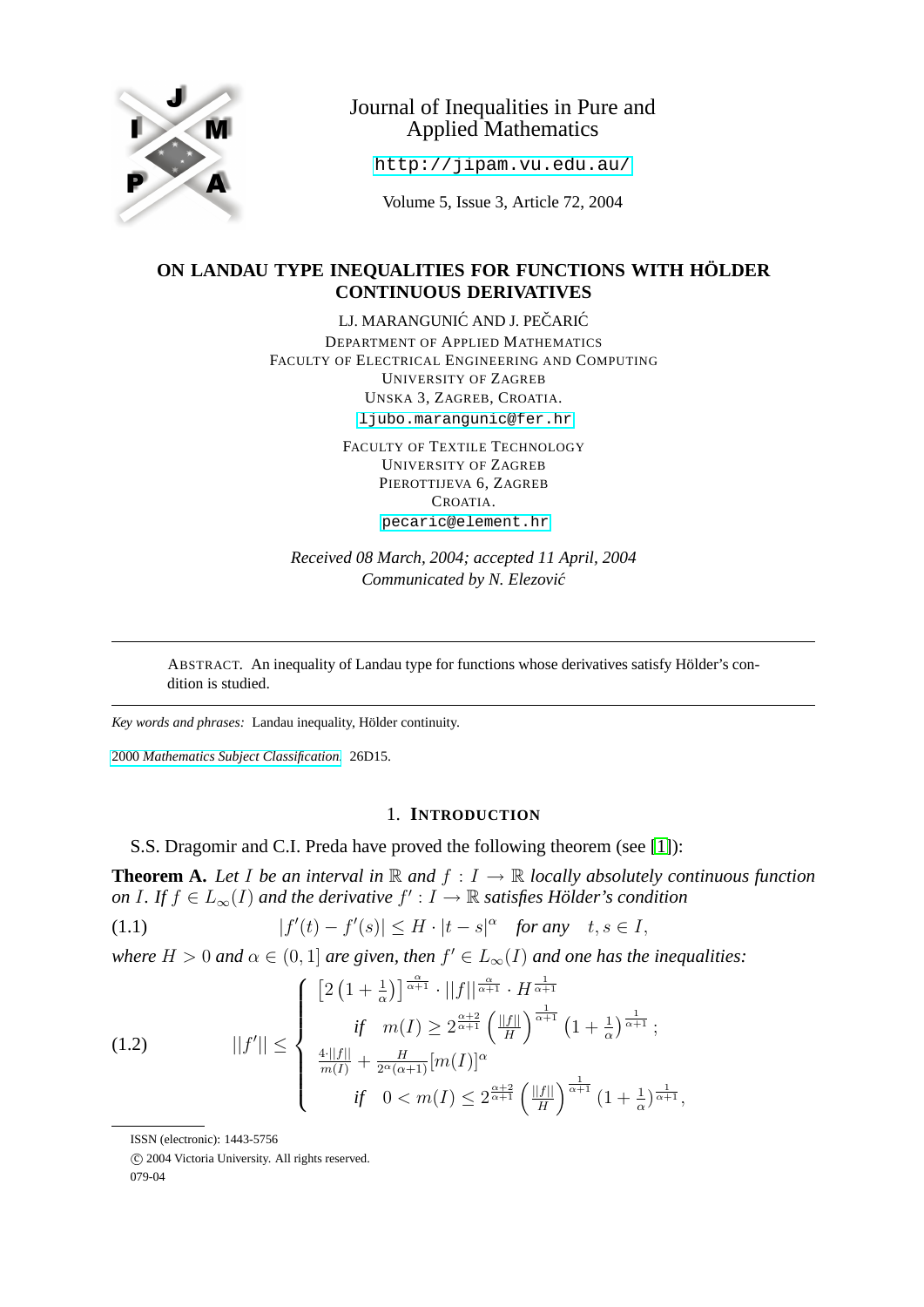*where*  $|| \cdot ||$  *is the*  $\infty$ *-norm on the interval I, and*  $m(I)$  *is the length of I.* 

In our paper we shall give an improvement of this theorem.

### <span id="page-1-4"></span>2. **MAIN RESULTS**

<span id="page-1-2"></span>**Theorem 2.1.** Let I be an interval and  $f: I \to \mathbb{R}$  function on I satisfying conditions of *Theorem* [A.](#page-0-0) *Then*  $f' \in L_\infty(I)$  *and the following inequlities hold:* 

(2.1) 
$$
||f'|| \leq \begin{cases} \left[2\left(1+\frac{1}{\alpha}\right)\right]^{\frac{\alpha}{\alpha+1}} \cdot ||f||^{\frac{\alpha}{\alpha+1}} \cdot H^{\frac{1}{\alpha+1}} \\ \quad \text{if} \quad m(I) \geq 2^{\frac{1}{\alpha+1}} \left(\frac{||f||}{H}\right)^{\frac{1}{\alpha+1}} \left(1+\frac{1}{\alpha}\right)^{\frac{1}{\alpha+1}}; \\ \quad \frac{2||f||}{m(I)} + \frac{H}{\alpha+1} \left[m(I)\right]^{\alpha} \\ \quad \text{if} \quad 0 < m(I) \leq 2^{\frac{1}{\alpha+1}} \left(\frac{||f||}{H}\right)^{\frac{1}{\alpha+1}} \left(1+\frac{1}{\alpha}\right)^{\frac{1}{\alpha+1}}, \end{cases}
$$

*where*  $|| \cdot ||$  *is the*  $\infty$ *-norm on the interval I, and*  $m(I)$  *is the length of I.* 

In our proof and in the subsequent discussion we use three lemmas.

<span id="page-1-3"></span>**Lemma 2.2.** *Let*  $a, b \in \mathbb{R}$ *,*  $a < b$ *,*  $\alpha \in (0, 1]$ *. Then the following inequality holds:* 

(2.2) 
$$
(b-x)^{\alpha+1} + (x-a)^{\alpha+1} \le (b-a)^{\alpha+1}, \quad \forall x \in [a,b].
$$

*Proof.* Consider the function  $y : [a, b] \rightarrow \mathbb{R}$  given by:

$$
y(x) = (b - x)^{\alpha + 1} + (x - a)^{\alpha + 1}.
$$

We observe that the unique solution of the equation

$$
y'(x) = (\alpha + 1) [(x - a)^{\alpha} - (b - x)^{\alpha}] = 0
$$

is  $x_0 = \frac{a+b}{2}$  $\frac{+b}{2} \in [a, b]$ . The function  $y'(x)$  is decreasing on  $(a, x_0)$  and increasing on  $(x_0, b)$ . Thus, the maximal values for  $y(x)$  are attained on the boundary of  $[a, b] : y(a) = y(b) = (b - a)^{\alpha+1}$ , which proves the lemma.  $\Box$ 

A generalization of the following lemma is proved in [\[1\]](#page-4-0):

<span id="page-1-1"></span>**Lemma 2.3.** *Let*  $A, B > 0$  *and*  $\alpha \in (0, 1]$ *. Consider the function*  $g_{\alpha} : (0, \infty) \to \mathbb{R}$  *given by:* 

<span id="page-1-0"></span>.

(2.3) 
$$
g_{\alpha}(\lambda) = \frac{A}{\lambda} + B \cdot \lambda^{\alpha}
$$

Define  $\lambda_0 := \left(\frac{A}{\alpha B}\right)^{\frac{1}{\alpha+1}} \in (0,\infty)$ *. Then for*  $\lambda_1 \in (0,\infty)$  we have the bound

(2.4) 
$$
\inf_{\lambda \in (0,\lambda_1]} g_{\alpha}(\lambda) = \begin{cases} \frac{A}{\lambda_1} + B \cdot \lambda_1^{\alpha} & \text{if } 0 < \lambda_1 < \lambda_0 \\ (\alpha + 1)\alpha^{-\frac{\alpha}{\alpha + 1}} \cdot A^{\frac{\alpha}{\alpha + 1}} \cdot B^{\frac{1}{\alpha + 1}} & \text{if } \lambda_1 \ge \lambda_0. \end{cases}
$$

*Proof.* We have:

$$
g'_{\alpha}(\lambda) = -\frac{A}{\lambda^2} + \alpha \cdot B \cdot \lambda^{\alpha - 1}.
$$

The unique solution of the equation  $g'_{\alpha}(\lambda) = 0$ ,  $\lambda \in (0, \infty)$ , is  $\lambda_0 = \left(\frac{A}{\alpha B}\right)^{\frac{1}{\alpha+1}} \in (0, \infty)$ . The function  $g_{\alpha}(\lambda)$  is decreasing on  $(0, \lambda_0)$  and increasing on  $(\lambda_0, \infty)$ . The global minimum for  $g_{\alpha}(\lambda)$  on  $(0,\infty)$  is:

$$
(2.5) \qquad g_{\alpha}(\lambda_0) = A \left(\frac{\alpha B}{A}\right)^{\frac{1}{\alpha+1}} + B \left(\frac{A}{\alpha B}\right)^{\frac{\alpha}{\alpha+1}} = (\alpha+1)\alpha^{-\frac{\alpha}{\alpha+1}} \cdot A^{\frac{\alpha}{\alpha+1}} \cdot B^{\frac{1}{\alpha+1}},
$$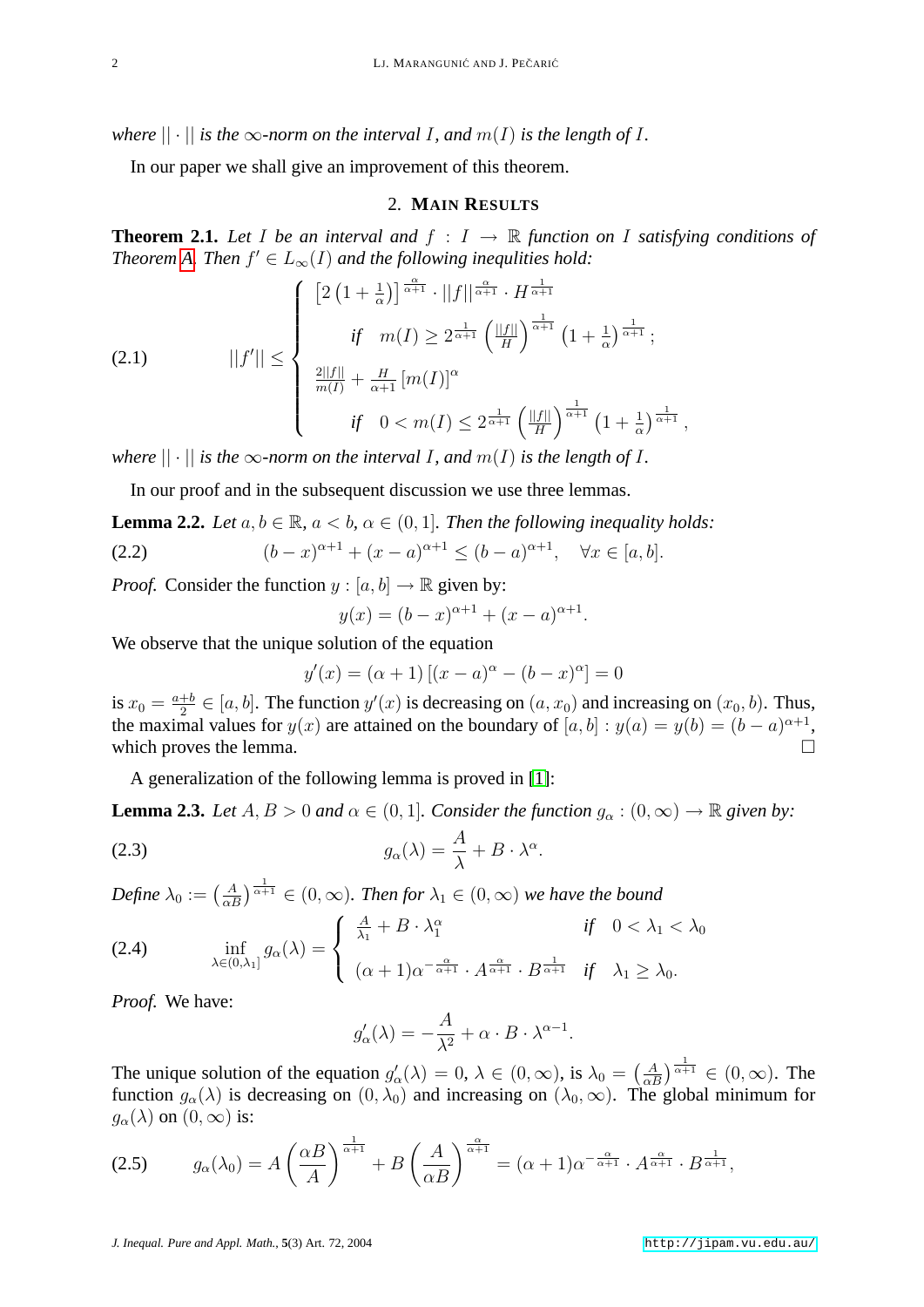which proves  $(2.4)$ .

<span id="page-2-2"></span>**Lemma 2.4.** *Let*  $A, B > 0$  *and*  $\alpha \in (0, 1]$ *. Consider the functions*  $g_{\alpha} : (0, \infty) \to \mathbb{R}$  *and*  $h_{\alpha} : (0, \infty) \rightarrow \mathbb{R}$  *defined by:* 

(2.6) 
$$
\begin{cases} g_{\alpha}(\lambda) = \frac{A}{\lambda} + B \cdot \lambda^{\alpha} \\ h_{\alpha}(\lambda) = \frac{2A}{\lambda} + \frac{B}{2^{\alpha}} \lambda^{\alpha} .\end{cases}
$$

*Define*  $\lambda_0 := \left(\frac{A}{\alpha B}\right)^{\frac{1}{\alpha+1}} \in (0,\infty)$ *. Then for*  $\lambda_1 \in (0,\infty)$  we have:

(2.7) 
$$
\begin{cases}\n\inf_{\lambda \in (0,\lambda_1]} g_{\alpha}(\lambda) < \inf_{\lambda \in (0,\lambda_1]} h_{\alpha}(\lambda) \quad \text{if} \quad 0 < \lambda_1 < 2\lambda_0 \\
\inf_{\lambda \in (0,\lambda_1]} g_{\alpha}(\lambda) = \inf_{\lambda \in (0,\lambda_1]} h_{\alpha}(\lambda) \quad \text{if} \quad \lambda_1 \ge 2\lambda_0.\n\end{cases}
$$

*Proof.* In Lemma [2.3,](#page-1-1) we found that the global minimum for  $g_{\alpha}(\lambda)$  is obtained for  $\lambda = \lambda_0$ . Similarly we find that the global minimum for  $h_{\alpha}(\lambda)$  is obtained for  $\lambda = 2\lambda_0$ , and its value is equal to the minimal value of  $g_{\alpha}(\lambda)$ , i.e.  $h_{\alpha}(2\lambda_0) = g_{\alpha}(\lambda_0)$ .

The only solution of equation  $g_{\alpha}(\lambda) = h_{\alpha}(\lambda)$ ,  $\lambda \in (0, \infty)$ , is:

<span id="page-2-0"></span>
$$
\lambda_S = \left[\frac{A}{B(1 - 2^{-\alpha})}\right]^{\frac{1}{\alpha + 1}},
$$

and we can easily check that  $\lambda_0 < \lambda_S < 2\lambda_0$ . Thus, for  $\lambda_1 < \lambda_0$  we have  $g_\alpha(\lambda_1) < h_\alpha(\lambda_1)$  and  $\inf_{\lambda \in (0,\lambda_1]} g_\alpha(\lambda) < \inf_{\lambda \in (0,\lambda_1]} h_\alpha(\lambda)$ , and the rest of the proof is obvious.

*Proof of Theorem [2.1.](#page-1-2)* Now we start proving our theorem using the identity:

(2.8) 
$$
f(x) = f(a) + (x - a)f'(a) + \int_a^x [f'(s) - f'(a)]ds; \qquad a, x \in I
$$

or, by changing x with a and a with x:

(2.9) 
$$
f(a) = f(x) + (a - x)f'(x) + \int_x^a [f'(s) - f'(x)]ds; \qquad a, x \in I.
$$

<span id="page-2-1"></span>Analogously, we have for  $b \in I$ :

(2.10) 
$$
f(b) = f(x) + (b - x)f'(x) + \int_x^b [f'(s) - f'(x)]ds; \qquad b, x \in I.
$$

From  $(2.9)$  and  $(2.10)$  we obtain:

<span id="page-2-3"></span>(2.11) 
$$
f(b) - f(a) = (b - a)f'(x) + \int_x^b [f'(s) - f'(x)]ds + \int_a^x [f'(s) - f'(x)]ds; \quad a, b, x \in I
$$

and

$$
(2.12) \t f'(x) = \frac{f(b) - f(a)}{b - a} - \frac{1}{b - a} \int_x^b [f'(s) - f'(x)] ds - \frac{1}{b - a} \int_a^x [f'(s) - f'(x)] ds.
$$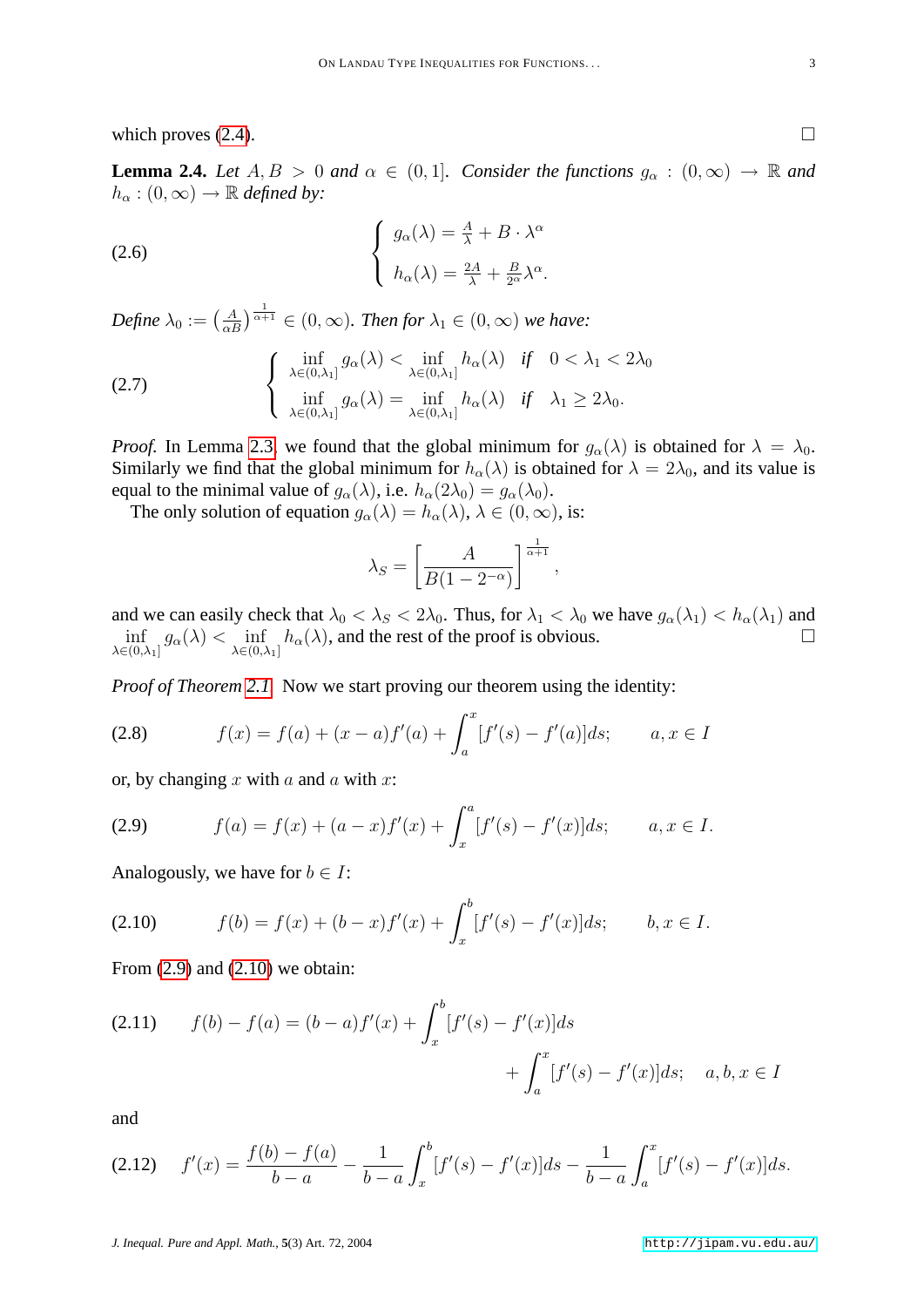Assuming that  $b > a$  we have the inequality:

<span id="page-3-0"></span>
$$
(2.13) \qquad |f'(x)| \le \frac{|f(b) - f(a)|}{b - a} + \frac{1}{b - a} \left| \int_x^b |f'(s) - f'(x)| ds \right| + \frac{1}{b - a} \left| \int_a^x |f'(s) - f'(x)| ds \right|.
$$

Since  $f'$  is of  $\alpha - H$  Hölder type, then:

<span id="page-3-1"></span>(2.14) 
$$
\left| \int_x^b |f'(s) - f'(x)| ds \right| \le H \cdot \left| \int_x^b |s - x|^\alpha ds \right|
$$

$$
= H \int_x^b (s - x)^\alpha ds
$$

$$
= \frac{H}{\alpha + 1} (b - x)^{\alpha + 1}; \qquad b, x \in I, b > x
$$

<span id="page-3-2"></span>(2.15) 
$$
\left| \int_{a}^{x} |f'(s) - f'(x)| ds \right| \leq H \cdot \left| \int_{a}^{x} |s - x|^{\alpha} ds \right|
$$

$$
= H \int_{a}^{x} (x - s)^{\alpha} ds
$$

$$
= \frac{H}{\alpha + 1} (x - a)^{\alpha + 1}; \qquad a, x \in I, a < x.
$$

From [\(2.13\)](#page-3-0), [\(2.14\)](#page-3-1) and [\(2.15\)](#page-3-2) we deduce:

$$
(2.16) \quad |f'(x)| \le \frac{|f(b) - f(a)|}{b - a} + \frac{H}{(b - a)(\alpha + 1)}[(b - x)^{\alpha + 1} + (x - a)^{\alpha + 1}]; \quad a, b, x \in I, \ a < x < b.
$$

Since  $f \in L_{\infty}(I)$  then  $|f(b) - f(a)| \leq 2 \cdot ||f||$ . Using Lemma [2.2](#page-1-3) we obviously get that:

<span id="page-3-3"></span>(2.17) 
$$
|f'(x)| \le \frac{2||f||}{b-a} + \frac{H}{\alpha+1}(b-a)^{\alpha}; \qquad a, b, x \in I, \ a < x < b.
$$

Denote  $b - a = \lambda$ . Since  $a, b \in I$ ,  $b > a$ , we have  $\lambda \in (0, m(I))$ , and we can analyze the right-hand side of the inequality [\(2.17\)](#page-3-3) as a function of variable  $\lambda$ . Thus we obtain:

(2.18) 
$$
|f'(x)| \le \frac{2||f||}{\lambda} + \frac{H}{\alpha + 1} \lambda^{\alpha} = g_{\alpha}(\lambda)
$$

for  $x \in I$  and for every  $\lambda \in (0, m(I))$ .

<span id="page-3-5"></span><span id="page-3-4"></span>Taking the infimum over  $\lambda \in (0, m(I))$  in [\(2.18\)](#page-3-4), we get:

$$
(2.19) \t\t |f'(x)| \leq \inf_{\lambda \in (0,m(I))} g_{\alpha}(\lambda).
$$

If we take the supremum over  $x \in I$  in [\(2.19\)](#page-3-5) we conclude that

(2.20) 
$$
\sup_{x \in I} |f'(x)| = ||f'|| \le \inf_{\lambda \in (0,m(I))} g_{\alpha}(\lambda).
$$

Making use of Lemma [2.3](#page-1-1) we obtain the desired result  $(2.1)$ .